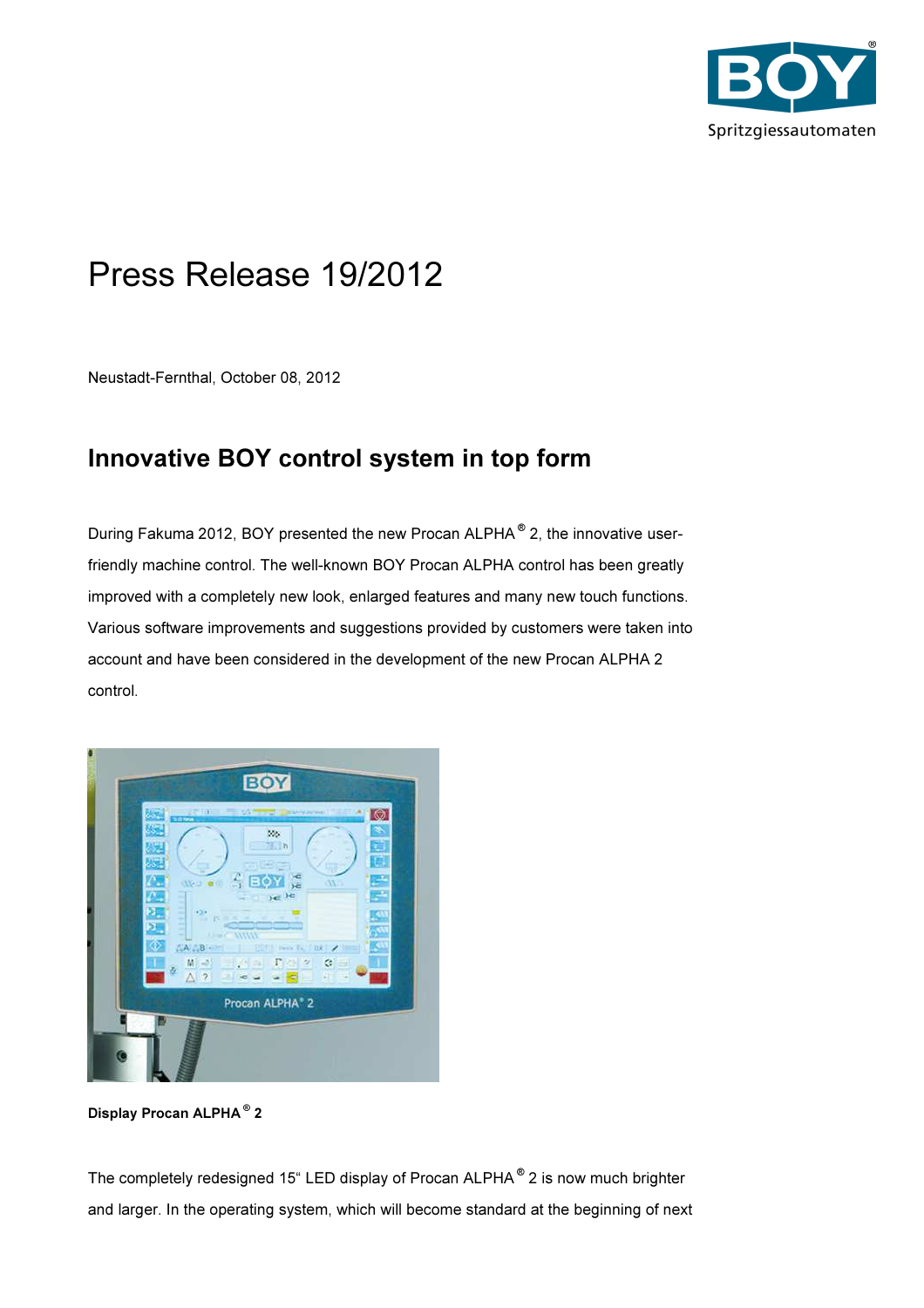

year, the previously standard resistive touch technology has been changed to the PCT technology (Projective Capacitive Touch). This technology, which has become standard in modern communication devices, clearly provides longer-lasting functionality. The recalibration of the screen is no longer required with the new PCT touch technology.

The heart of the control has been replaced by a more powerful CPU, which allows much faster screen refresh times. When considering energy-saving drive technologies it was important for BOY that the new CPU require five percent less energy.

## New handling possibilities

The main difference is the multi-touch capability of the new system. Like with most modern communication devices, the control functions like scrolling of screens or pages change by wiping are possible. For example, the page-by-page reading of the machine manual, which is integrated into the control system, has been made much faster and simpler. To protect against damage, the touch surface has been protected with a stable safety glass cover.

The display of the BOY control has always distinguished itself by the machine control buttons that are located laterally and therefore allows a clear and intuitive machine operation. Due to the new multi-touch technology, it is now possible to activate machine control buttons and simultaneously make set point inputs. The buttons have been made larger and provide a context-sensitive presentation. Due to this, activated control buttons are clearly highlighted by special optics. The buttons fade in or out to correspond to the configuration of the machine and the current operating mode. For improved operator guidance, a flashing start button indicates that all conditions for the start cycle are met and the machine is just waiting for the start signal.

Procan ALPHA $^{\circ}$  2 – the innovative control for the future.